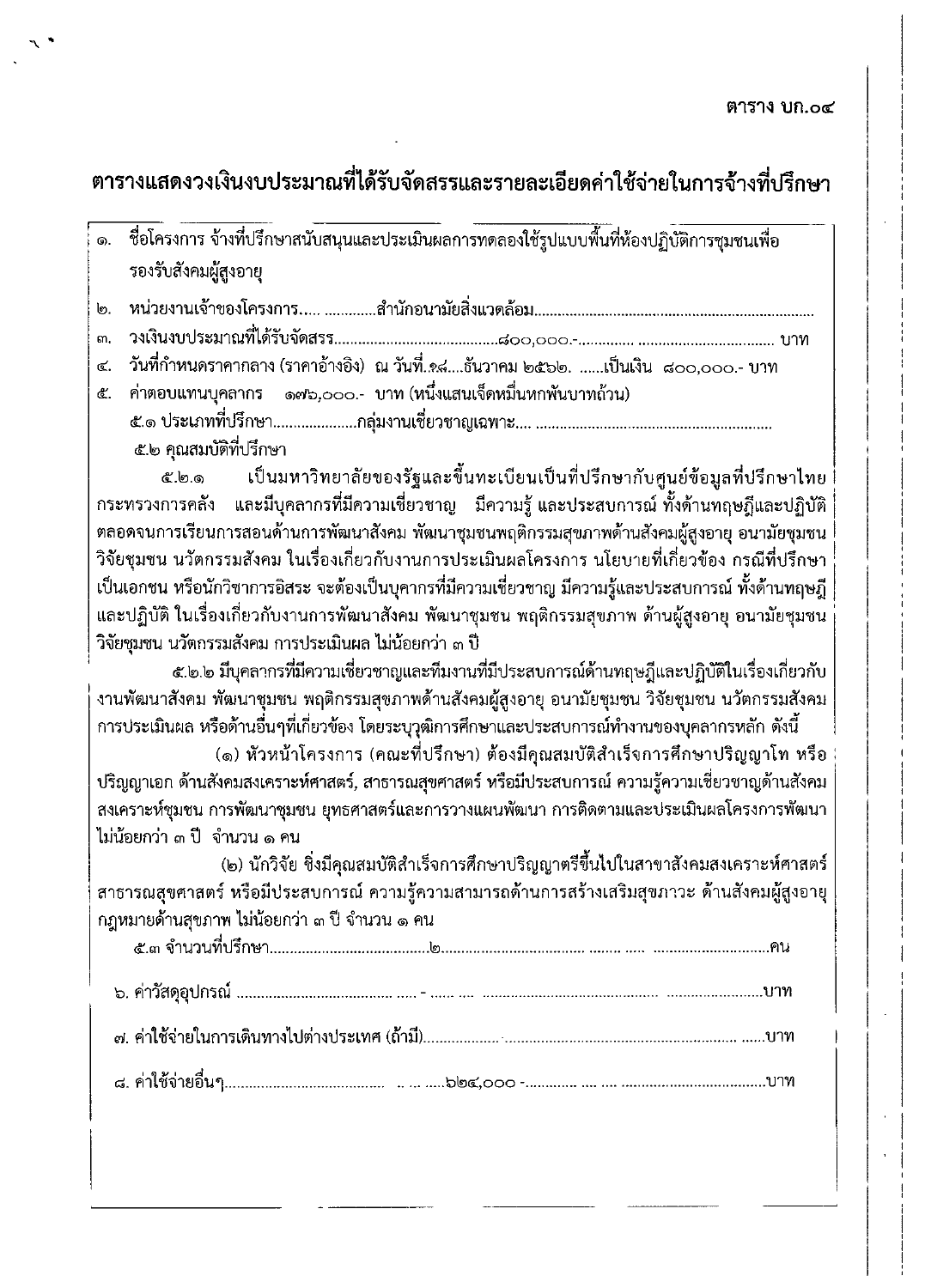๙. รายชื่อผู้รับผิดชอบในการกำหนดค่าใช้จ่าย/ดำเนินการ/ขอบเขตดำเนินการ (TOR)

| ๙.๑ นางปรียานุช   บูรณะภักดี |          | นักวิชาการสาธารณสุขชำนาญการพิเศษ ประธานกรรมการ |         |
|------------------------------|----------|------------------------------------------------|---------|
| ๙.๒ นางณีรนุช                | อาภาจรัส | นักวิชาการสาธารณสุขชำนาญการพิเศษ               | กรรมการ |
| ๙.๓ นางสาวณัฐวดี แมนเมธี     |          | นักวิชาการสาธารณสุขชำนาญการ                    | กรรมการ |
| ี่ ๙.๔ นางสาวรัตนา เฒ่าอุดม  |          | นักวิชาการสาธารณสุขปฏิบัติการ                  | กรรมการ |
| ๙.๕ นางสาวพรรนิกาญจน วังกุ่ม |          | นักวิชาการสาธารณสุข                            | กรรมการ |
|                              |          |                                                |         |

๑๐. ที่มาของการกำหนดราคากลาง (ราคาอ้างอิง)

๑๐.๑ ตามหลักเกณฑ์ราคากลางการจ้างที่ปรึกษาของสำนักงานบริหารหนี้สาธารณะ (หนังสือ กระทรวงการคลังด่วนที่สุด ที่ กค ๐๙๐๗/๑๒๗๒๕ ลงวันที่ ๒ สิงหาคม ๒๕๕๖ เรื่องหลักเกณฑ์ราคากลางการ จ้างที่ปรึกษา

๑๐.๒ หลักเกณฑ์และอัตราค่าใช้จ่ายประกอบการพิจารณางบประมาณรายจ่ายประจำปี เบิกจ่ายใน ลักษณะ ค่าตอบแทน ใช้สอย วัสดุ และค่าสาธารณูปโภค ของสำนักงบประมาณ ฉบับเดือน มกราคม ๒๕๖๐

๑๐.๓ อัตราค่าใช้จ่าย หลักเกณฑ์และแนวทางพิจารณางบประมาณรายจ่ายประจำปี การฝึกอบรม สัมมนา การโฆษณาประชาสัมพันธ์ การจ้างที่ปรึกษา ค่าใช้จ่ายในการเดินทางไปราชการต่างประเทศของสำนัก งบประมาณ ตามหนังสือ ที่ นร ๐๗๑๙⁄ว ๖๘ ลงวันที่ ๑๒ มิถุนายน ๒๕๕๖

๑๐.๔ แนวทางการประกาศรายละเอียดข้อมูลราคากลางและการคำนวณราคากลางเกี่ยวกับการจัดซื้อจัด จ้างของหน่วยงานภาครัฐ ตามหนังสือ ที่ กค ๐๔๐๕.๗/ว๔๕๓ ลงวันที่ ๓ ตุลาคม ๒๕๖๑

 $a b y 211$